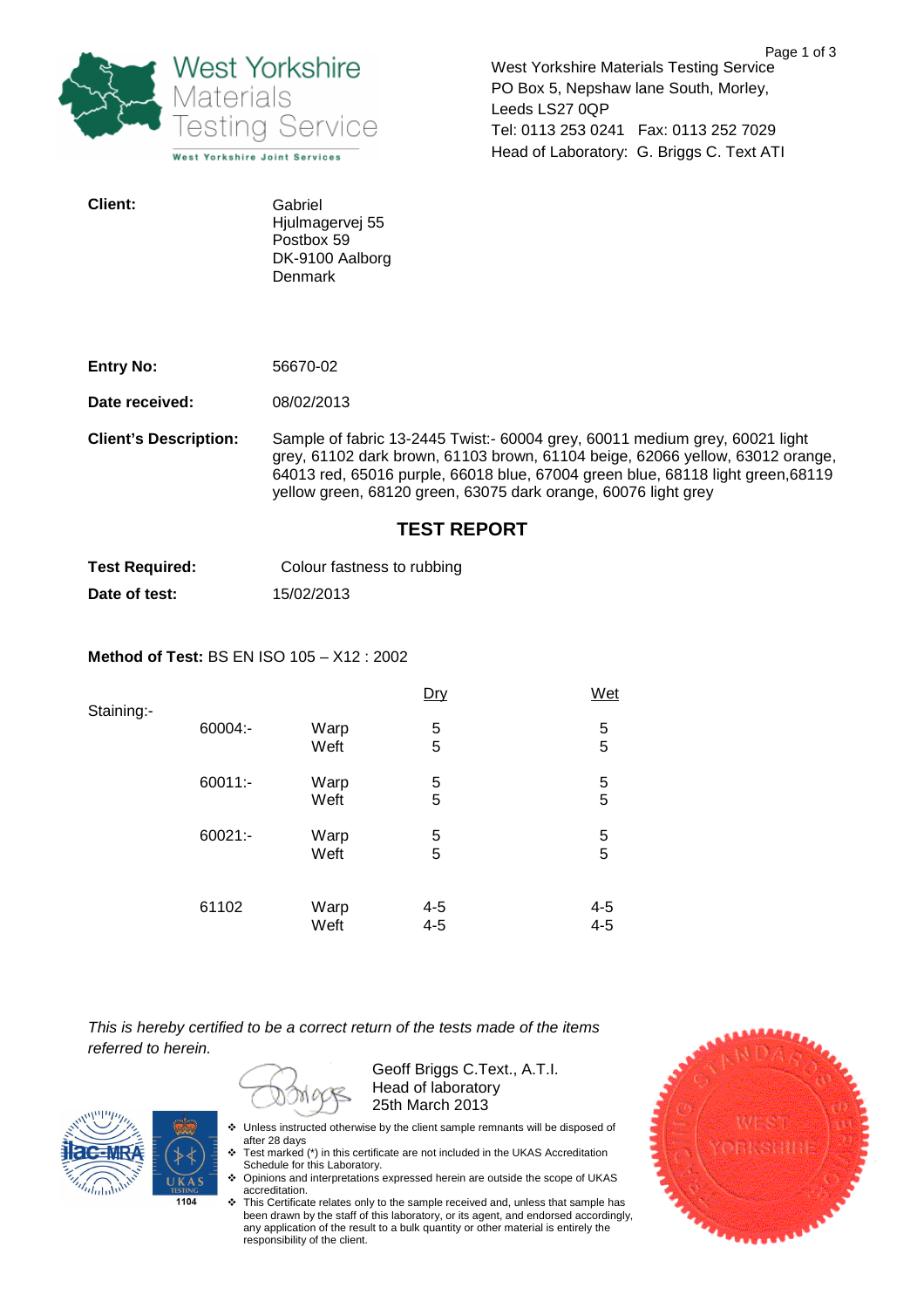

West Yorkshire Materials Testing Service PO Box 5, Nepshaw lane South, Morley, Leeds LS27 0QP Tel: 0113 253 0241 Fax: 0113 252 7029 Head of Laboratory: G. Briggs C. Text ATI

| Client:          |         | Gabriel<br>Hjulmagervej 55<br>Postbox 59, DK-9100 Aalborg, Denmark |                    |                    |
|------------------|---------|--------------------------------------------------------------------|--------------------|--------------------|
| <b>Entry No:</b> |         | 56670-02                                                           |                    |                    |
|                  |         |                                                                    | <u>Dry</u>         | Wet                |
|                  | 61103:- | Warp<br>Weft                                                       | 5<br>5             | $4 - 5$<br>$4 - 5$ |
|                  | 61104:- | Warp<br>Weft                                                       | 5<br>5             | 5<br>5             |
|                  | 62066:- | Warp<br>Weft                                                       | 5<br>5             | 5<br>5             |
|                  | 63012:- | Warp<br>Weft                                                       | $4 - 5$<br>$4 - 5$ | $4 - 5$<br>$4 - 5$ |
|                  | 64013:- | Warp<br>Weft                                                       | 5<br>5             | 5<br>5             |
|                  | 65016:- | Warp<br>Weft                                                       | $4 - 5$<br>$4 - 5$ | 5<br>5             |
|                  | 66018:- | Warp<br>Weft                                                       | 5<br>5             | 5<br>5             |
|                  | 67004:- | Warp<br>Weft                                                       | 5<br>5             | $4 - 5$<br>$4 - 5$ |
|                  | 68118:- | Warp<br>Weft                                                       | 5<br>5             | 5<br>5             |
|                  | 68119:- | Warp<br>Weft                                                       | $4 - 5$<br>$4 - 5$ | $4 - 5$<br>$4 - 5$ |
|                  | 68120:- | Warp<br>Weft                                                       | 5<br>5             | 5<br>5             |
|                  | 63075:- | Warp<br>Weft                                                       | 5<br>5             | 5<br>5             |
|                  | 60076:- | Warp<br>Weft                                                       | $4 - 5$<br>$4 - 5$ | $4 - 5$<br>$4 - 5$ |

This is hereby certified to be a correct return of the tests made of the items referred to herein.

MO



Geoff Briggs C.Text., A.T.I. Head of laboratory 25th March 2013

- Unless instructed otherwise by the client sample remnants will be disposed of after 28 days
- the E5 days<br>
★ Test marked (\*) in this certificate are not included in the UKAS Accreditation Schedule for this Laboratory. Opinions and interpretations expressed herein are outside the scope of UKAS
- accreditation.
- \* This Certificate relates only to the sample received and, unless that sample has been drawn by the staff of this laboratory, or its agent, and endorsed accordingly, any application of the result to a bulk quantity or other material is entirely the responsibility of the client.